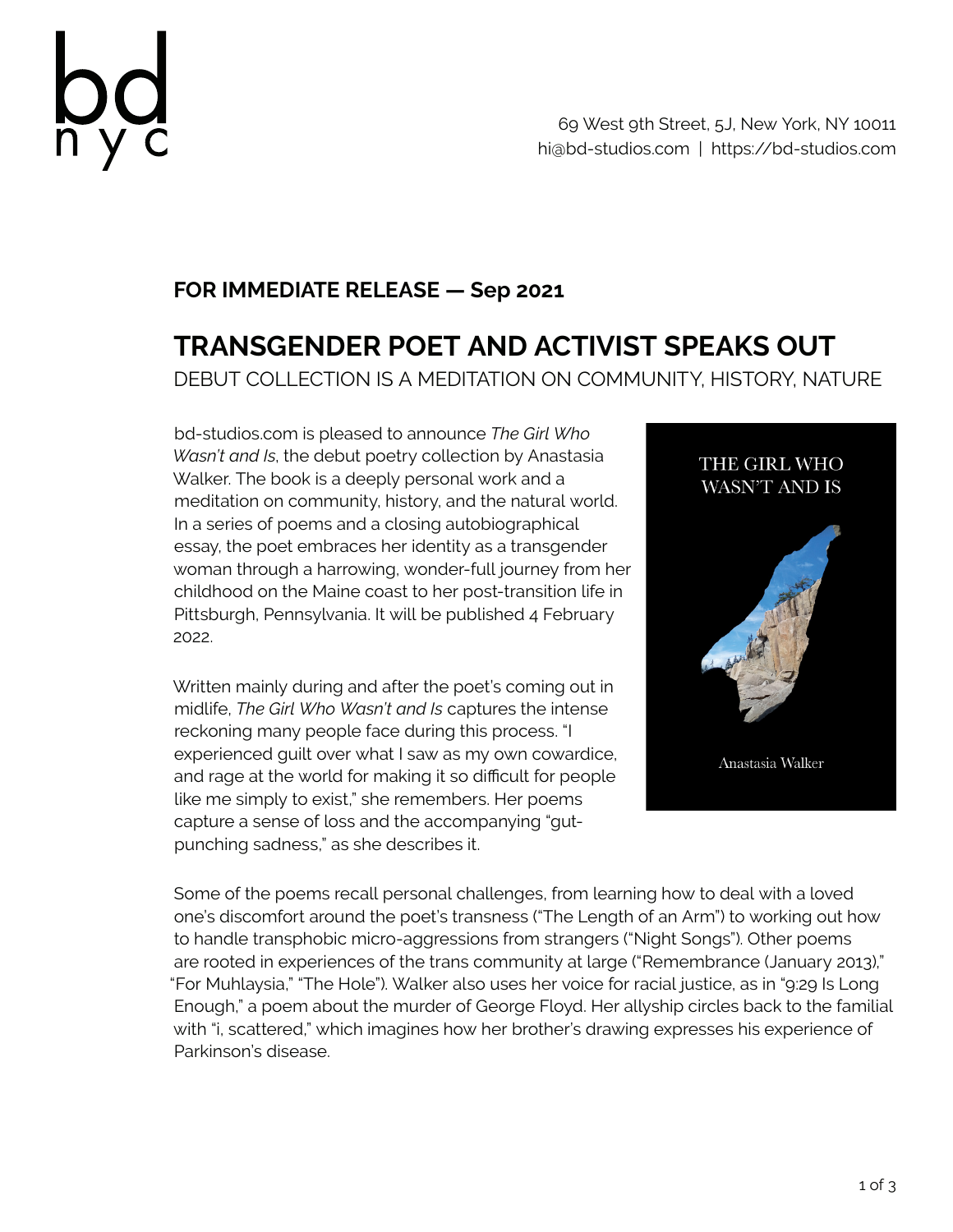This sense of intersectional activism and compassion reflects the poet's desire for connection. "Growing up, I didn't know anyone like me, and until my teens, I didn't know if anyone else like me even existed. Feeling profoundly alone drove me to look for ways in which I wasn't a freakish singularity, but was simply a person with something different about her"

Her youthful feelings of isolation, Walker says, also caused her to embrace her place in the natural world. "The inexorable cycle of the seasons, the turning from the aching, fleeting beauty of summer to the frigid, sparkling bleakness of winter, impressed on me a sense of place—of being molded by a particular place, and of my place in the larger order of things." This sense of connection forged in her a deep bond with the natural world, "especially with the stark, stoic beauty of the Maine coast," she says. Her photos, which appear throughout the book, are "informed by a lyrical impulse" that reflects this bond. Several poems from the book, such as "The Girl with Eyes of the Sea," "Love Song (Congruence)," and "The Girl Who Collected Feathers," are similarly born of these complex feelings and associations around place, self, and love.



Walker hopes her book will help cisgender readers learn more about what it's like to be trans, and in doing so, to see the trans community as friends and neighbors rather than a set of statistics or a political wedge issue. She feels our differences, whether they stem from gender, sexuality, race, or anything else, need not separate us. "Honoring our differences helps us recognize the broad commonality of our suffering and other experiences as members of the human species," she says.

Walker's journey to embracing her identity as a trans woman and role as an activist for intersectional pride may have taken several decades, but her voice rings out clear. *The Girl Who Wasn't and Is* shares the joy of one poet finding her path and the wonder and magic she experienced along the way.

*The Girl Who Wasn't and Is* will be available from bd-studios.com or your favorite bookstore on 4 February 2022.